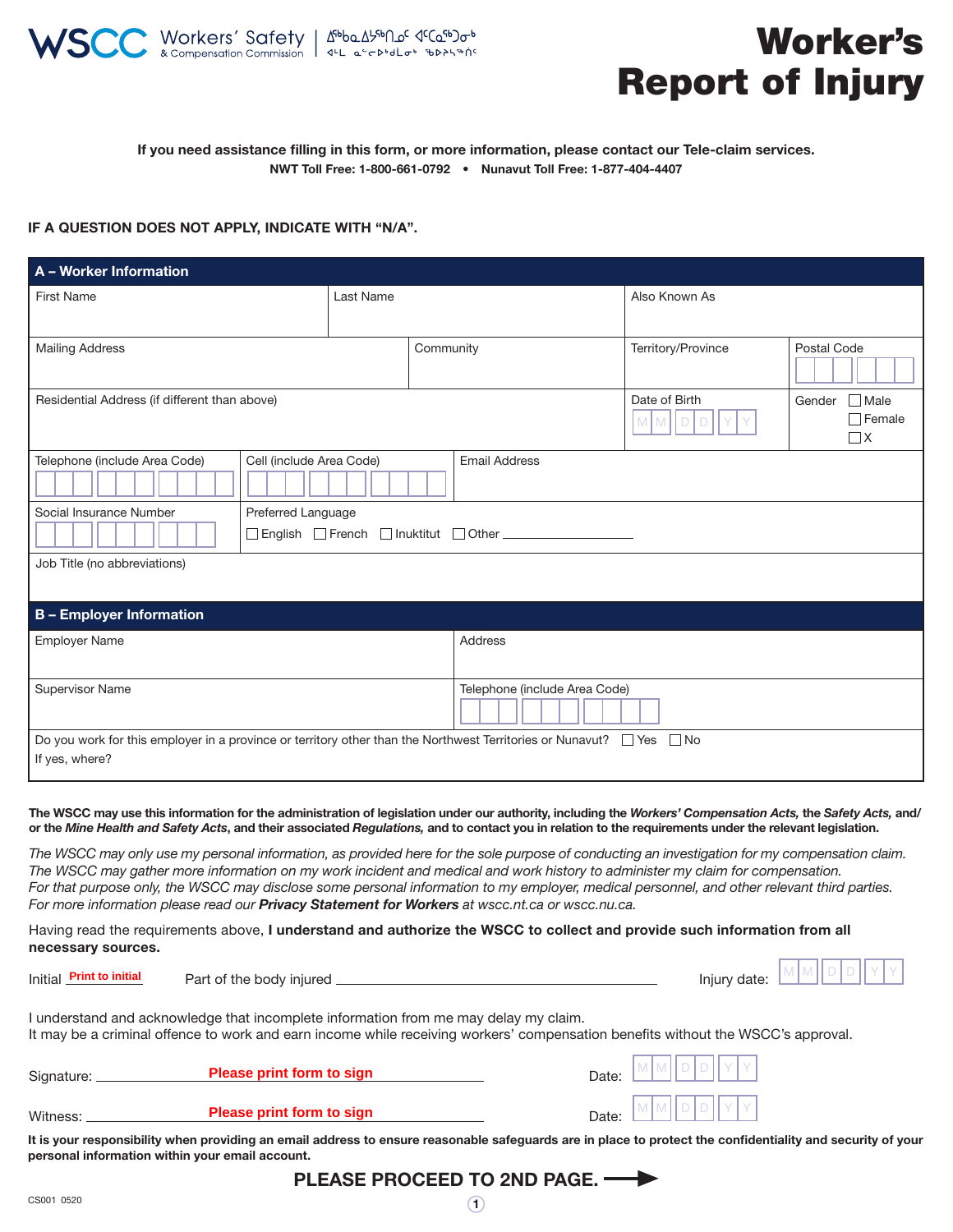|      | C - Incident Details                                                                                |                                                                                                                                                                                                                                                                                                                                                                                                                       |         |                      |              |  |                                    |                       |   |
|------|-----------------------------------------------------------------------------------------------------|-----------------------------------------------------------------------------------------------------------------------------------------------------------------------------------------------------------------------------------------------------------------------------------------------------------------------------------------------------------------------------------------------------------------------|---------|----------------------|--------------|--|------------------------------------|-----------------------|---|
| 1.   | Date of Incident<br>MMDD                                                                            | $\Box$ AM $\Box$ PM                                                                                                                                                                                                                                                                                                                                                                                                   |         | 2. Place of Incident |              |  |                                    |                       |   |
|      |                                                                                                     | 3. Did you delay reporting for more than one day? □ Yes □ No If yes, why? (Please explain)                                                                                                                                                                                                                                                                                                                            |         |                      |              |  |                                    |                       |   |
| 4.   |                                                                                                     | Did incident occur on employer's premises?<br>Tes No If no, where did the incident occur?                                                                                                                                                                                                                                                                                                                             |         |                      |              |  |                                    |                       |   |
|      |                                                                                                     | 5. Name and position of person you reported incident to:                                                                                                                                                                                                                                                                                                                                                              |         |                      |              |  |                                    |                       |   |
|      |                                                                                                     | Name: Name: Phone: Position: Name: Position: Name: Phone: Phone: Phone: Phone: Phone: Phone: Phone: Phone: Phone: Phone: Phone: Phone: Phone: Phone: Phone: Phone: Phone: Phone: Phone: Phone: Phone: Phone: Phone: Phone: Pho                                                                                                                                                                                        |         |                      |              |  |                                    |                       |   |
| 6.   |                                                                                                     | Did you stop working due to your injury? □ Yes □ No If yes, when?                                                                                                                                                                                                                                                                                                                                                     |         |                      |              |  | $Time: \underline{\qquad \qquad }$ | $\Box$ AM $\Box$ PM   |   |
|      | <b>IMPORTANT</b>                                                                                    |                                                                                                                                                                                                                                                                                                                                                                                                                       |         |                      |              |  |                                    |                       |   |
| 7.   |                                                                                                     | Please describe the incident in as much detail as possible.<br>Include: what you were doing; where the injury took place; what equipment<br>you were using; and, whether the incident involved gas, chemicals or<br>extreme temperatures (Please use attached sheet if necessary).<br>What body parts did you injure? (left/right side, hand, eye, back, etc.)<br>Please also indicate the body parts on the diagram. |         |                      | $\mathsf{R}$ |  |                                    |                       | R |
|      | What type of injuries? (sprain, bruise, fracture, etc.)                                             |                                                                                                                                                                                                                                                                                                                                                                                                                       |         |                      |              |  |                                    |                       |   |
| 8.   |                                                                                                     | <b>IMPORTANT - Please list any witnesses.</b>                                                                                                                                                                                                                                                                                                                                                                         |         |                      |              |  |                                    |                       |   |
|      | Name                                                                                                |                                                                                                                                                                                                                                                                                                                                                                                                                       | Address |                      |              |  |                                    | <b>Contact Number</b> |   |
|      |                                                                                                     |                                                                                                                                                                                                                                                                                                                                                                                                                       |         |                      |              |  |                                    |                       |   |
| Name |                                                                                                     |                                                                                                                                                                                                                                                                                                                                                                                                                       | Address |                      |              |  |                                    | <b>Contact Number</b> |   |
| 9.   | Did you seek medical attention? □ Yes □ No<br>When?<br>M<br>M                                       |                                                                                                                                                                                                                                                                                                                                                                                                                       |         |                      |              |  |                                    |                       |   |
|      | 10. Where did you receive medical attention?<br>When?<br>M<br>M<br>$\Box$ AM $\Box$ PM              |                                                                                                                                                                                                                                                                                                                                                                                                                       |         |                      |              |  |                                    |                       |   |
|      | 11. If medical attention was given by First Aid or Medical Aid, please provide contact information. |                                                                                                                                                                                                                                                                                                                                                                                                                       |         |                      |              |  |                                    |                       |   |
|      | First Aid:                                                                                          | Name                                                                                                                                                                                                                                                                                                                                                                                                                  |         | Phone                |              |  | Email                              |                       |   |
|      | Medical Aid:                                                                                        | <b>Facility Name</b>                                                                                                                                                                                                                                                                                                                                                                                                  |         |                      |              |  |                                    |                       |   |
|      |                                                                                                     |                                                                                                                                                                                                                                                                                                                                                                                                                       |         |                      |              |  |                                    |                       |   |

 $\odot$ PLEASE PROCEED TO 3RD PAGE.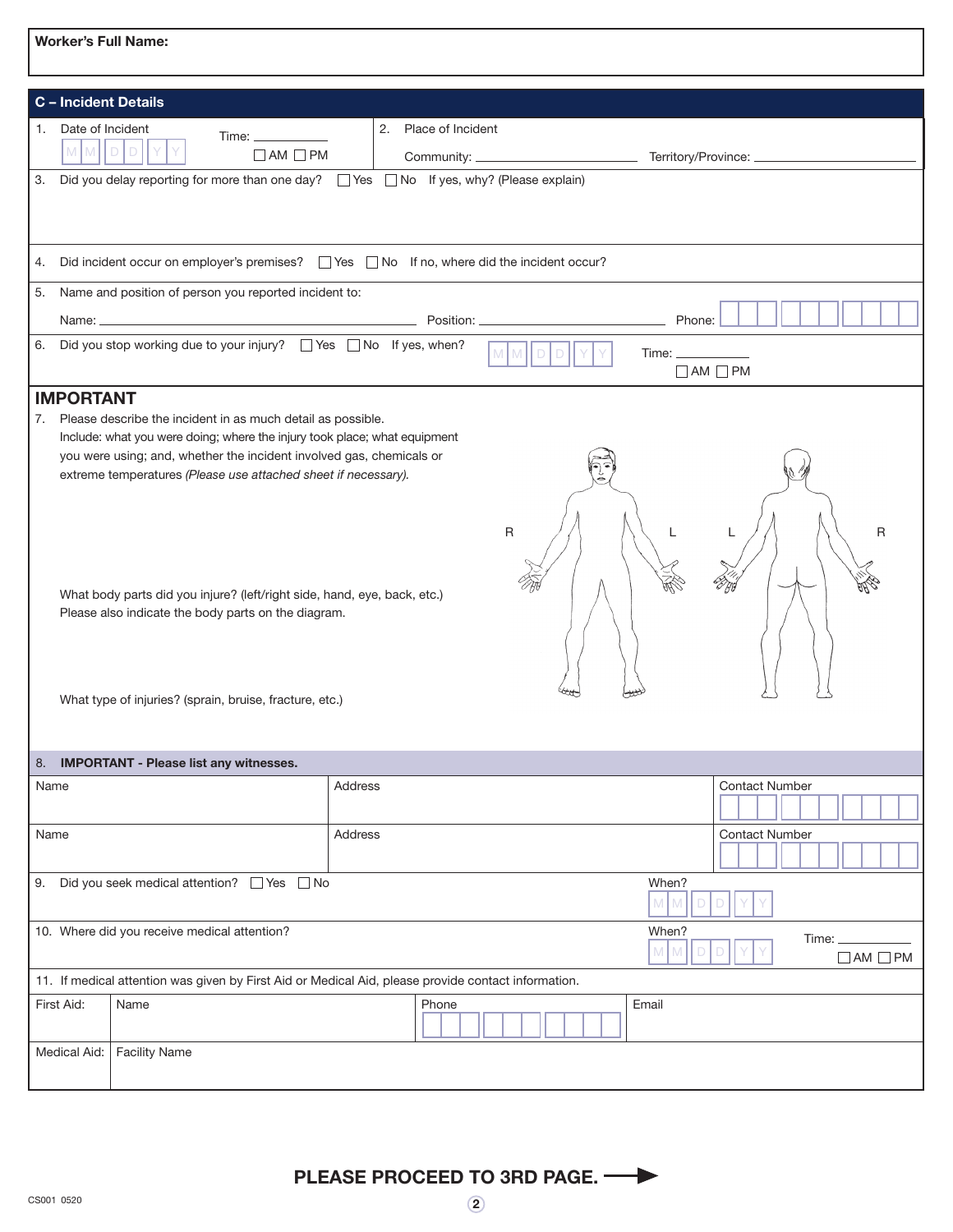| <b>Worker's Full Name:</b>                                                                                                                                                                                        |                                                                                                             |                                                      |  |  |  |  |
|-------------------------------------------------------------------------------------------------------------------------------------------------------------------------------------------------------------------|-------------------------------------------------------------------------------------------------------------|------------------------------------------------------|--|--|--|--|
| <b>D</b> - Past Injuries                                                                                                                                                                                          |                                                                                                             |                                                      |  |  |  |  |
| 12. Have you previously injured or experienced ongoing pain in the same body part? $\Box$ Yes $\Box$ No<br>If yes, please explain. Include dates if possible.                                                     |                                                                                                             |                                                      |  |  |  |  |
| 13. Do you have any previous compensation claims with the WSCC, or any other workers' compensation board? The Tho<br>If yes, provide dates and nature of injury.                                                  |                                                                                                             |                                                      |  |  |  |  |
| <b>E</b> - Return to Work                                                                                                                                                                                         |                                                                                                             |                                                      |  |  |  |  |
| 14. Did your employer offer you modified or alternative work? Thes No<br>When?<br>If yes, what are the modified duties?<br>M M<br>D                                                                               |                                                                                                             |                                                      |  |  |  |  |
| 15. Did you return to work? □ Yes □ No<br>If no, when do you expect to return to work (e.g., a month, 2 days, etc.) ___________________________________                                                           | If yes, $\Box$ Light Duties $\Box$ Regular Duties                                                           | When?<br>$M$ M                                       |  |  |  |  |
| F - Employment                                                                                                                                                                                                    |                                                                                                             |                                                      |  |  |  |  |
| 16. Worker's Type of Employment                                                                                                                                                                                   |                                                                                                             |                                                      |  |  |  |  |
| Permanent<br>Term (Over 1 year)<br>$\Box$<br>Relief<br>Full / Part-time Permanent<br>Other<br>Apprentice                                                                                                          | Non-permanent<br>Term (Under 1 year) -<br>Term End Date:<br>M <sub>1</sub><br>M<br>Summer Student<br>Casual | Apprentice<br>Seasonal -<br>Start Date:<br>End Date: |  |  |  |  |
| <b>G</b> - Schedule Information                                                                                                                                                                                   |                                                                                                             |                                                      |  |  |  |  |
|                                                                                                                                                                                                                   |                                                                                                             |                                                      |  |  |  |  |
| H - Wage Information (Please complete all questions.)                                                                                                                                                             |                                                                                                             |                                                      |  |  |  |  |
| 20. What is your hourly rate of pay? ________________/ hour.<br>What are your annual gross earnings? __                                                                                                           |                                                                                                             |                                                      |  |  |  |  |
| 21. Do you regularly work overtime? ■ Yes ■ No<br>If yes, how many hours per day are overtime? ___________                                                                                                        | Provide an estimate of regular overtime hours ____________/ □ day □ week □ month                            |                                                      |  |  |  |  |
| 22. Do you receive any other earnings? Please check all that apply.<br>$\Box$ Vacation pay $\Box$ Uniform allowances $\Box$ Northern living allowance<br>Other: (please specify) ________                         |                                                                                                             |                                                      |  |  |  |  |
| 23. Do you have a second job? □ Yes □ No If yes, did you miss time from this job due to your injury? □ Yes □ No<br>(If you have more than one employer, please list all employers and their contact information.) |                                                                                                             |                                                      |  |  |  |  |
|                                                                                                                                                                                                                   | Contact name:<br>Contact phone:                                                                             |                                                      |  |  |  |  |
| Wage Information (for tax purposes)                                                                                                                                                                               |                                                                                                             |                                                      |  |  |  |  |
| 24. Marital Status<br>25. Number of Dependants<br>□ Single ■ Married ■ Common Law ■ Widowed ■ Divorced                                                                                                            |                                                                                                             |                                                      |  |  |  |  |
| 26. If married or common-law, does your spouse reside in the same territory/province as you? $\Box$ Yes $\Box$ No                                                                                                 |                                                                                                             |                                                      |  |  |  |  |

#### WORKER'S CONSENT

I claim compensation for my work-related injury or disease and declare the information provided in support of my claim is true and accurate to the best of my knowledge and belief. I acknowledge it may be a criminal offence to make a false claim. **Print to initial**

## PLEASE PROCEED TO 4TH PAGE.